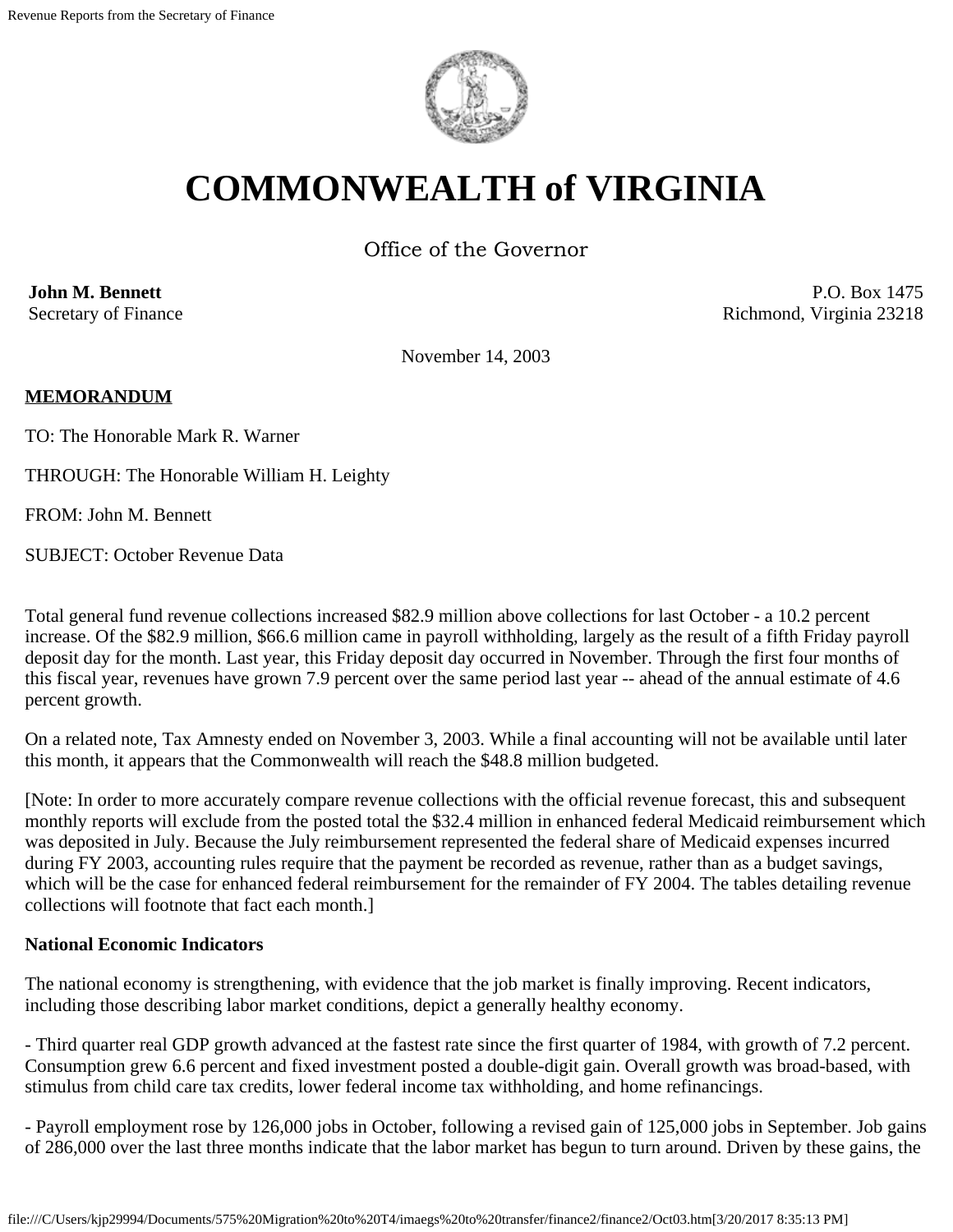unemployment rate fell one-tenth of a percentage point in October to 6.0 percent.

- Initial claims for unemployment fell to 348,000 during the last week of October. The four-week average has been below the break-even 400,000 level for five consecutive weeks. The four-week moving average of 380,000 is its lowest since the beginning of calendar year 2001.

- The manufacturing sector continues to expand, albeit modestly. The Institute of Supply Management index advanced to 57.0 in October -- the fourth straight month above the break-even 50.0 mark.

- The Consumer Price Index rose 0.3 percent in September as energy prices posted a second straight month of strong gains. The rate of core inflation increased by just 0.1 percent, pushing the measure to 1.2 percent over the last year very low by historical standards.

- The Conference Board's index of consumer confidence rose just over four points in October, reversing most of September's decline. The "present situation" index had a larger gain than the "expectations index," mostly due to improving labor market conditions.

- The Conference Board's index of leading indicators fell 0.2 percent in September. The index fell largely because the two components weighted most heavily - money supply and the spread between Federal Funds and 10-year Treasury notes - dropped slightly. Four of the index's ten components grew during the month, the strongest of which was industrial production.

- The Federal Reserve left interest rates unchanged at its mid-October meeting.

## **Virginia Economy**

In Virginia, payroll employment grew 0.2 percent above September of last year, with the unemployment rate remaining steady at 3.8 percent. With 1.0 percent growth in September, Northern Virginia has now experienced nine consecutive months of job growth. Rural Virginia is also seeing some steady improvements. Outside the state's eight major metropolitan areas, job growth has been positive for the last 5 months -- rebounding from a 1.6 percent decline in total employment to an increase of 0.8 percent in September. Employment outside the eight major metropolitan areas accounts for about 17 percent of the total workforce.

The Virginia Leading Index registered flat growth in September after rising for the past four months. The leading indices for the eight major metropolitan areas were also mixed in September, with the sharpest declines in Lynchburg and Danville.

## **October Revenue Collections**

Due principally to strong collections in payroll withholding, October revenues increased by \$82.9 million above last year - a 10.2 percent increase. Continuing strength in corporate estimated payments and recordation receipts along with lower refund activity contributed to the monthly growth. Growth through the first four months of fiscal year 2004 is 7.9 percent -- ahead of the estimate of 4.6 percent annual growth.

*Individual Income Tax Withholding (62% of general fund revenues):* With the additional Friday deposit day, collections in withholding grew 12.3 percent above last October. Tax data reveal that approximately \$35 million - or about one half of the monthly increase - was due to the fifth Friday deposit day. Also contributing to October's growth were payments by quarterly and monthly filers, most of whom are small businesses.

For the first time since October 2000, October collections increased, with businesses apparently gearing up for the allimportant holiday shopping season. Year-to-date withholding growth is 6.6 percent - close to the 6.5 percent growth required to meet the annual estimate. Adjusting for the Friday anomaly, withholding is growing closer to 4.9 percent, below the annual estimate but stronger than at the beginning of the calendar year

*Individual Income Tax Nonwithholding (12% of general fund revenues):* October is typically a slow month for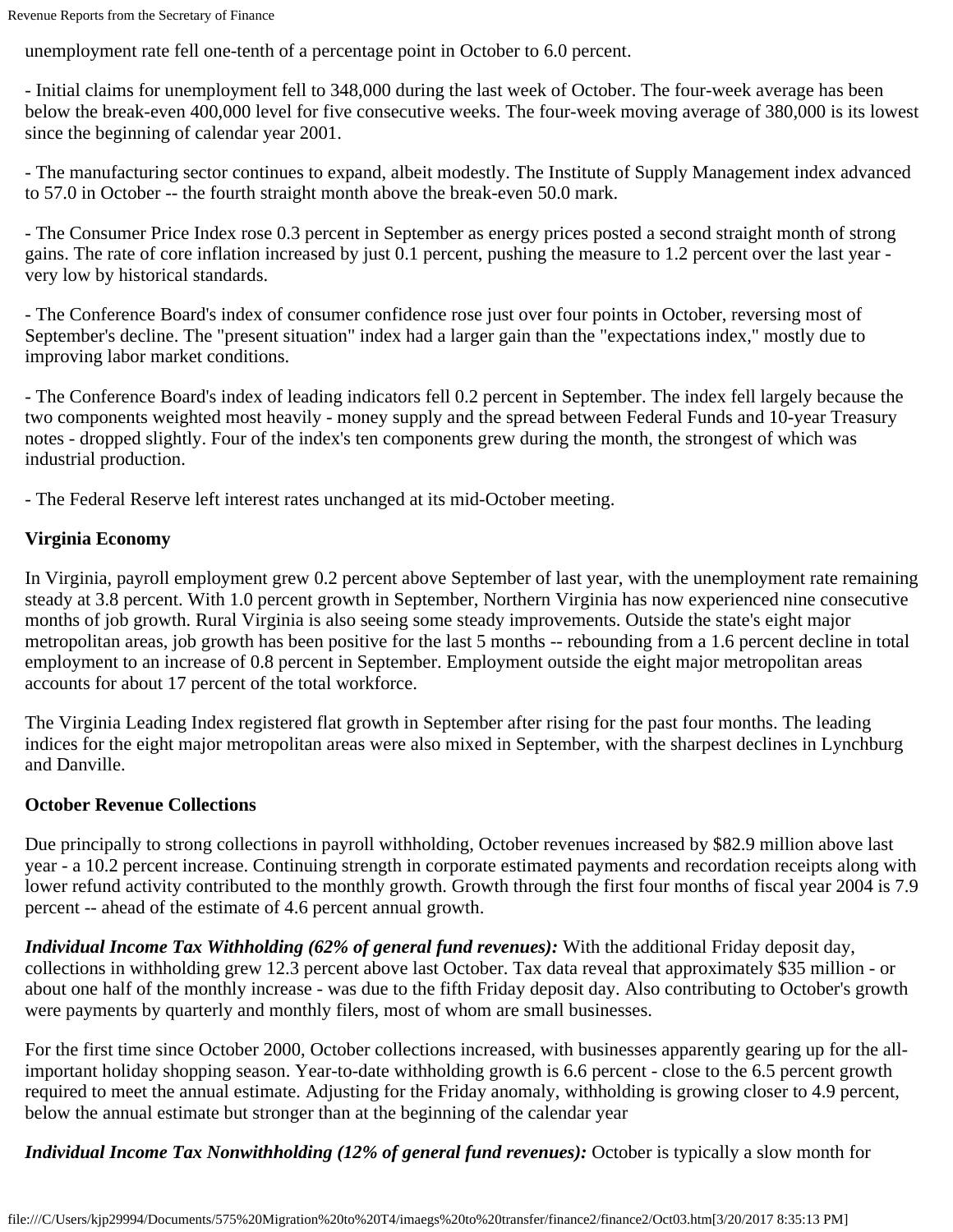nonwithholding payments. Collections in this source were \$31.9 million compared to \$34.8 million last October. Yearto-date collections are 0.4 percent ahead of collections for the same period last year - exceeding the forecast of a 4.8 percent decline.

*Individual Income Tax Refunds:* October is typically a slow month for issuing refunds. Through the first four months of the fiscal year, \$111.0 million in refunds have been issued, compared with \$152.4 million for the same period last year -- a decline of \$41.4 million (27.2 percent). This decline is due to faster processing during last spring's filing season and extension returns being processed with lower refund requests. This decline in the dollar amount of refunds issued accounts for about 1.4 percent of the 7.9 percent revenue growth thus far this fiscal year.

*Sales Tax (22% of general fund revenues):* Collections of sales and use taxes increased by 2.3 percent in October. Growth for the first for months of the fiscal year is 5.4 percent - close to the 5.3 percent growth required to meet the annual estimate. Sales in the first four months of the fiscal year have been buoyed by tax rebates, reductions in federal income tax withholding, and record levels of cash-out mortgage refinancings. Sales in the upcoming months - and especially during the holiday shopping season - will indicate more clearly the strength of sales tax collections.

*Corporate Income Tax (3% of general fund revenues):* October activity in corporate income tax represents payments by corporations that have a fiscal year beginning in February. These corporations have estimated payments due in October rather than September. Taken together with September's activity, the first estimated payment of the fiscal year is running about 12 percent ahead of last year's payments. Year-to-date growth for the first four months of fiscal year 2004 is 27.7 percent -- well ahead of the annual estimate of an 8.0 percent decline. The processing of returns for corporations which requested a filing extension is now underway. These returns will provide insight into the strength in corporate income tax collections.

*Insurance Premiums Tax (3% of general fund revenues):* Through October, collections of insurance premiums tax were 12.9 percent behind last year. Refunds issued in November last year were issued in October this year - affecting year-to-year comparisons. Adjusted for the refund anomaly, year-to-date growth is 2.5 percent, exceeding the annual estimate of 0.9 percent growth.

## **Other Revenue Sources**

|                                                    | <b>Year-to-Date</b> | <b>Required to</b><br><b>Meet Estimate</b> |
|----------------------------------------------------|---------------------|--------------------------------------------|
| $[ABC$ Taxes $(1.1\%$ GF revenues)                 | 8.8%                | $-0.5\%$                                   |
| Public Service Corporations (0.7% GF)<br>revenues) | $-14.6%$            | $-8.2\%$                                   |
| Interest Income (0.7% GF revenues)                 | $-25.7\%$           | $-2.1\%$                                   |

The following table provides data on October collections of other important revenue sources:

*All Other Revenue.* Revenue from all other sources increased 20.2 percent in October, with \$65.1 million in collections compared with \$54.1 million in October of last year. Collections of wills, suits, deeds and contract fees (primarily recordation taxes) showed continued strength, and accounted for all the growth in All Other Revenue this month. Two of the last four months have included record-setting amounts of recordation receipts, due primarily to low interest rates and a high level of refinancing activity. Refinancing activity has retreated from close to 88 percent of all mortgage applications this past summer to 51 percent in October, pointing to weaker recordation tax collection in the months ahead.

On a year-to-date basis, collections of all other revenue are 17.9 percent above the same period last year - well ahead of the annual forecast of a 2.7 percent decline.